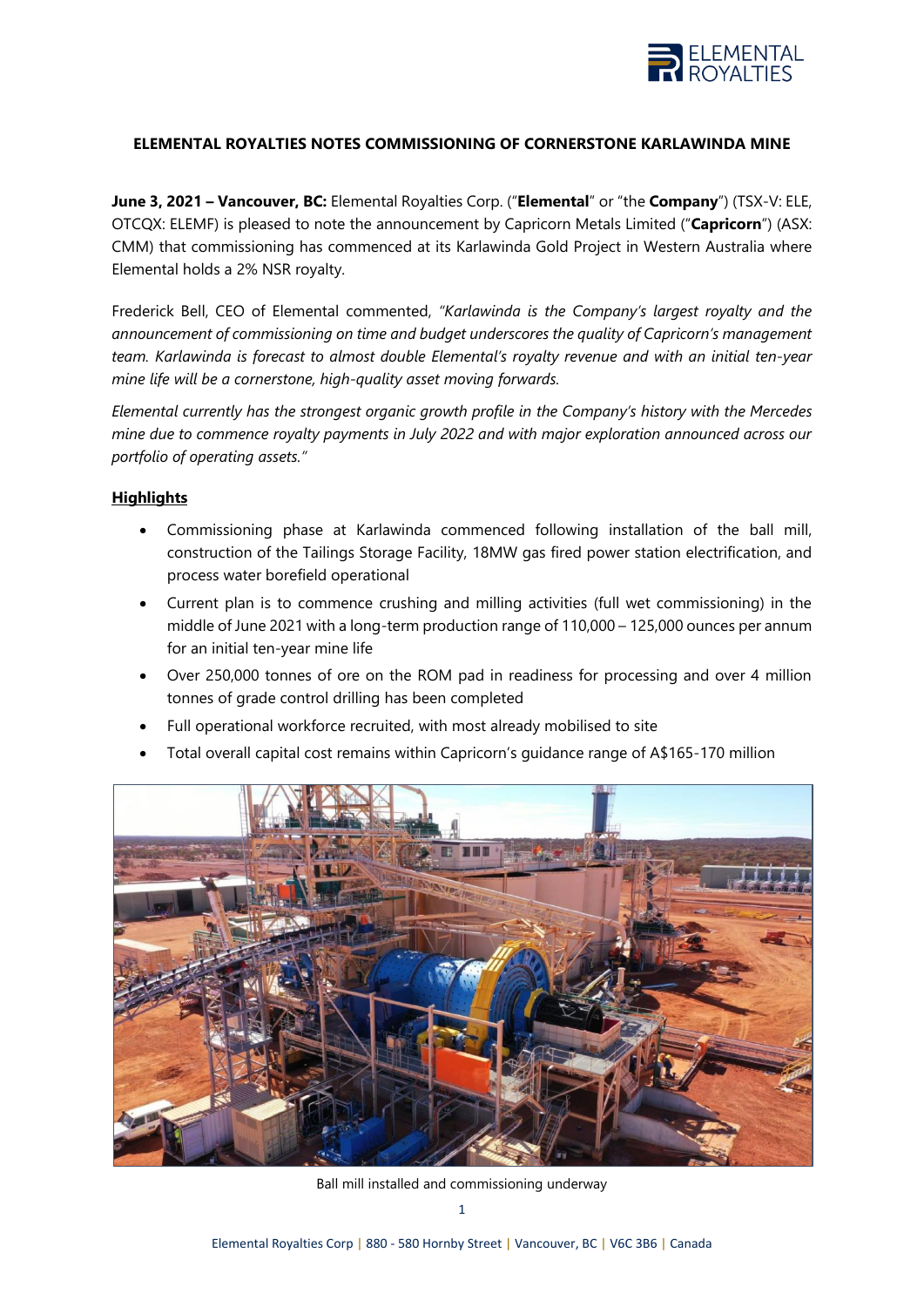

## **On behalf of Elemental Royalties Corp.**

**Frederick Bell** CEO and Director

## **Corporate Inquiries:**

Dustin Zinger, Investor Relations Manager Corporate Website: [www.elementalroyalties.com](http://www.elementalroyalties.com/) Direct: +1 (604) 653-9464 Email: [dustin@elementalroyalties.com](mailto:dustin@elementalroyalties.com)

Elemental is a proud member of Discovery Group. For more information please visit: [www.discoverygroup.ca](http://www.discoverygroup.ca/) or contact 604-653-9464.

TSX.V: ELE | OTCQX: ELEMF | ISIN: CA28619L1076

# **About Elemental Royalties**

Elemental is a gold-focused royalty company listed on the TSX-V in Canada and provides investors with lower risk precious metals exposure through a portfolio of nine high-quality royalties. This enables investors to benefit from ongoing royalty revenue, future exploration upside and low operating costs. Elemental's experienced team seeks to secure royalties in advanced precious metals projects, run by established operators, from its pipeline of identified opportunities.

# **Qualified Person**

Richard Evans, FAusIMM, is Senior Vice President Technical for Elemental, and a qualified person under National Instrument 43-101 – Standards of Disclosure for Mineral Projects, has reviewed and approved the scientific and technical disclosure contained in this press release.

# *Neither the TSX-V nor its Regulation Service Provider (as that term is defined in the policies of the TSX-V.) accepts responsibility for the adequacy or accuracy of this press release.*

## **Cautionary note regarding forward-looking statements**

This release contains certain "forward looking statements" and certain "forward-looking information" as defined under applicable Canadian securities laws. Forward-looking statements and information can generally be identified by the use of forward-looking terminology such as "may", "will", "should", "expect", "intend", "estimate", "anticipate", "believe", "continue", "plans" or similar terminology. Forward-looking statements and information include, but are not limited to, statements with respect to the future growth and development of the Company. Forward-looking statements and information are based on forecasts of future results, estimates of amounts not yet determinable and assumptions that, while believed by management to be reasonable, are inherently subject to significant business, economic and competitive uncertainties and contingencies. Forward-looking statements and information are subject to various known and unknown risks and uncertainties, many of which are beyond the ability of Elemental to control or predict, that may cause Elemental's actual results, performance or achievements to be materially different from those expressed or implied thereby, and are developed based on assumptions about such risks, uncertainties and other factors set out herein, including but not limited to: the requirement for regulatory approvals and third party consents, the impact of general business and economic conditions, the absence of control over the mining operations from which Elemental will receive royalties, including risks related to international operations, government relations and environmental regulation, the inherent risks involved in the exploration and